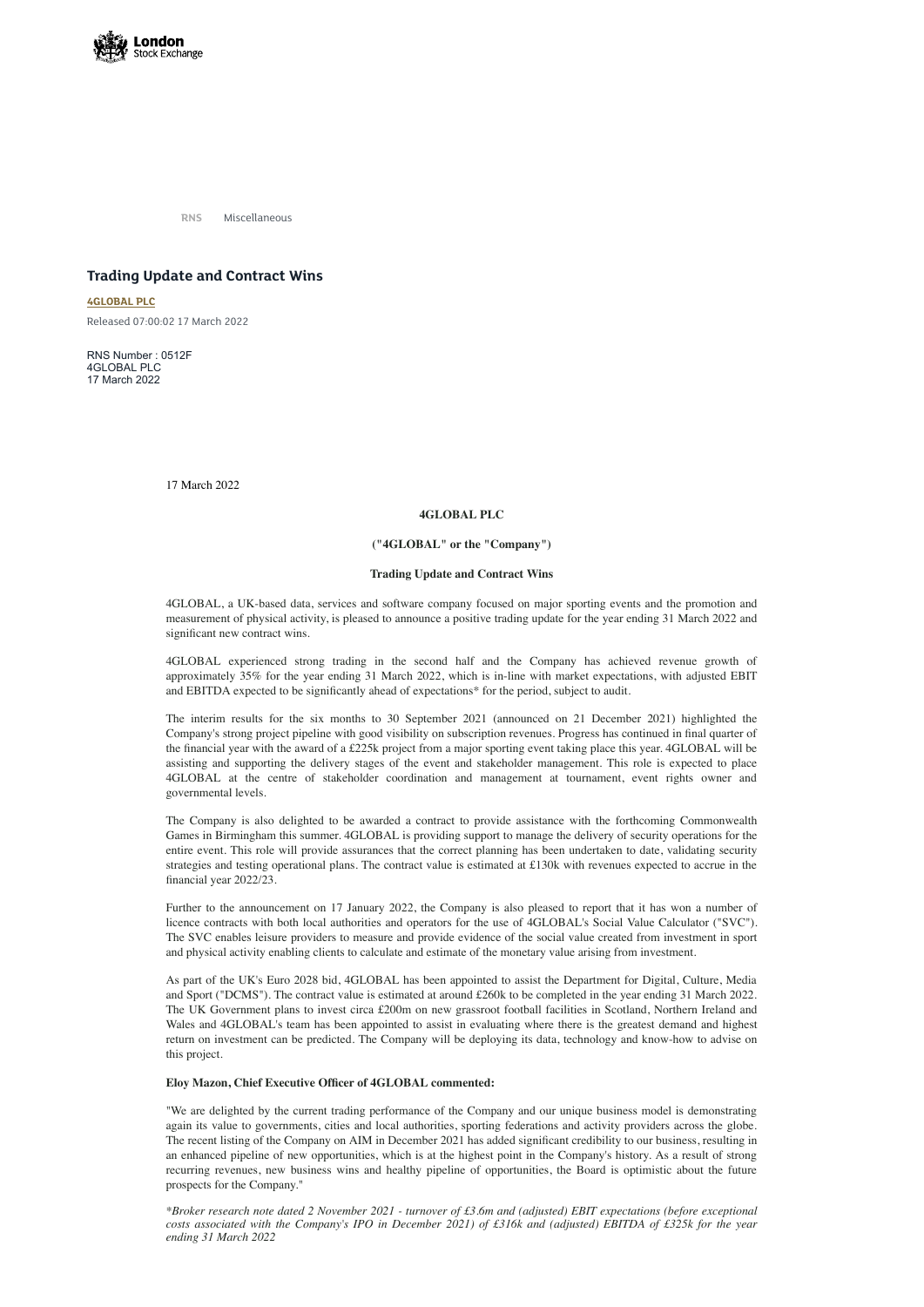#### **For further information please contact:**

| 4GLOBAL<br>Eloy Mazon (CEO)                                                  | c/o IFC Advisory               |
|------------------------------------------------------------------------------|--------------------------------|
| <b>Spark Advisory Partners - Nominated</b><br><b>Adviser</b><br>Neil Baldwin | 0203 368 3554                  |
| <b>Oberon Capital - Broker</b><br>Michael Seabrook, Chris Crawford           | 0203 179 5300                  |
| <b>IFC Advisory</b><br>Graham Herring / Zach Cohen                           | 0203 934 6630<br>07793 839 024 |

## **THIS ANNOUNCEMENT CONTAINS INSIDE INFORMATION AS STIPULATED UNDER THE UK VERSION OF THE MARKET ABUSE REGULATION NO 596/2014 WHICH IS PART OF ENGLISH LAW BY VIRTUE OF THE EUROPEAN (WITHDRAWAL) ACT 2018, AS AMENDED. ON PUBLICATION OF THIS ANNOUNCEMENT VIA A REGULATORY INFORMATION SERVICE, THIS INFORMATION IS CONSIDERED TO BE IN THE PUBLIC DOMAIN.**

#### **About 4GLOBAL**

4GLOBAL is a UK-based data, services and software company focused on major sporting events and the promotion and measurement of physical activity. The Company uses its proprietary data and software solutions to convert data into actionable insight which enables clients to promote sports participation, to reduce physical inactivity and to achieve economic, social and healthcare outcomes.

The Company works with, and supports, a range of clients including governments (e.g. the U.K. Government and Sport England), cities and local authorities (e.g. Neom, Saudi Arabia, and Manchester, UK), sporting federations and activity providers (e.g. The Gym Group), to address the problem of physical inactivity, to produce significant and measurable health, social and economic benefits.

Historically, 4GLOBAL has used major sporting events as a catalyst to help address the issue of physical inactivity issue. Physical inactivity, the key problem addressed by the technology offering, is a global phenomenon. Across the globe, physical inactivity has yet to be met with concerted government action. Addressing this issue is an essential element of 4GLOBAL's potential growth. Its relationships with governments, and public and international sports bodies, makes 4GLOBAL ideally placed to provide a solution.

This information is provided by RNS, the news service of the London Stock Exchange. RNS is approved by the Financial Conduct Authority to act as a Primary Information Provider in the United Kingdom. Terms and conditions relating to the use and distribution of this information may apply. For further information, please contact [rns@lseg.com](mailto:rns@lseg.com) or visit [www.rns.com.](http://www.rns.com/)

RNS may use your IP address to confirm compliance with the terms and conditions, to analyse how you engage with the information contained in this communication, and to share such analysis on an anonymised basis with others as part of our commercial services. For further information about how RNS and the London Stock Exchange use the personal data you provide us, please see our **[Privacy](https://www.lseg.com/privacy-and-cookie-policy) Policy**.

Over time, the role that these sports and sporting events play at national and city (or in the U.K. at local authority) level has evolved. 4GLOBAL management identified the London 2012 Olympics as a transformational point. Since then, increasing emphasis has been placed on leaving a "legacy" once the event has ended - economic legacy (in terms of transformation and regeneration of host cities), social legacy (in terms of improving local/national health, crime reduction, education improvements) and participatory legacy (to increase the participation in sport by the host country's population). 4GLOBAL's management realised that measurement and monitoring of these outcomes requires relevant data. As a consequence, the Company has built the *Sport Intelligence* platform, which tracks and manages activity data that has been collected and stored on the Company's *DataHub*, its GDPR-compliant database.

The Directors believe that demand for its offerings will continue to increase. This is driven by underlying growth in key channels to market, such as a long-standing relationship with the U.K. Government, and increased development of proprietary models that highlight the social return of investment in sport, rising health and social cost pressures, regulatory and technology change and continuing consolidation in the sports and technology services industry.

The Group also has a vision to capitalise on the transformation in the role of sport towards a wider public purpose around health and wellbeing through the promotion of physical activity, which in turn produces health benefits to people and society. In this way, and through its proprietary sports participation data platform, *Sport Intelligence*, the Company differentiates itself from more generalist sports and/or health technology and services businesses.

END

#### MSCSFMFAMEESESD

London Stock Exchange plc is not responsible for and does not check content on this Website. Website users are responsible for checking content. Any news item (including any prospectus) which is addressed solely to the persons and countries specified therein should not be relied upon other than by such persons and/or outside the specified countries. Terms and [conditions,](https://www.londonstockexchange.com/disclaimer)